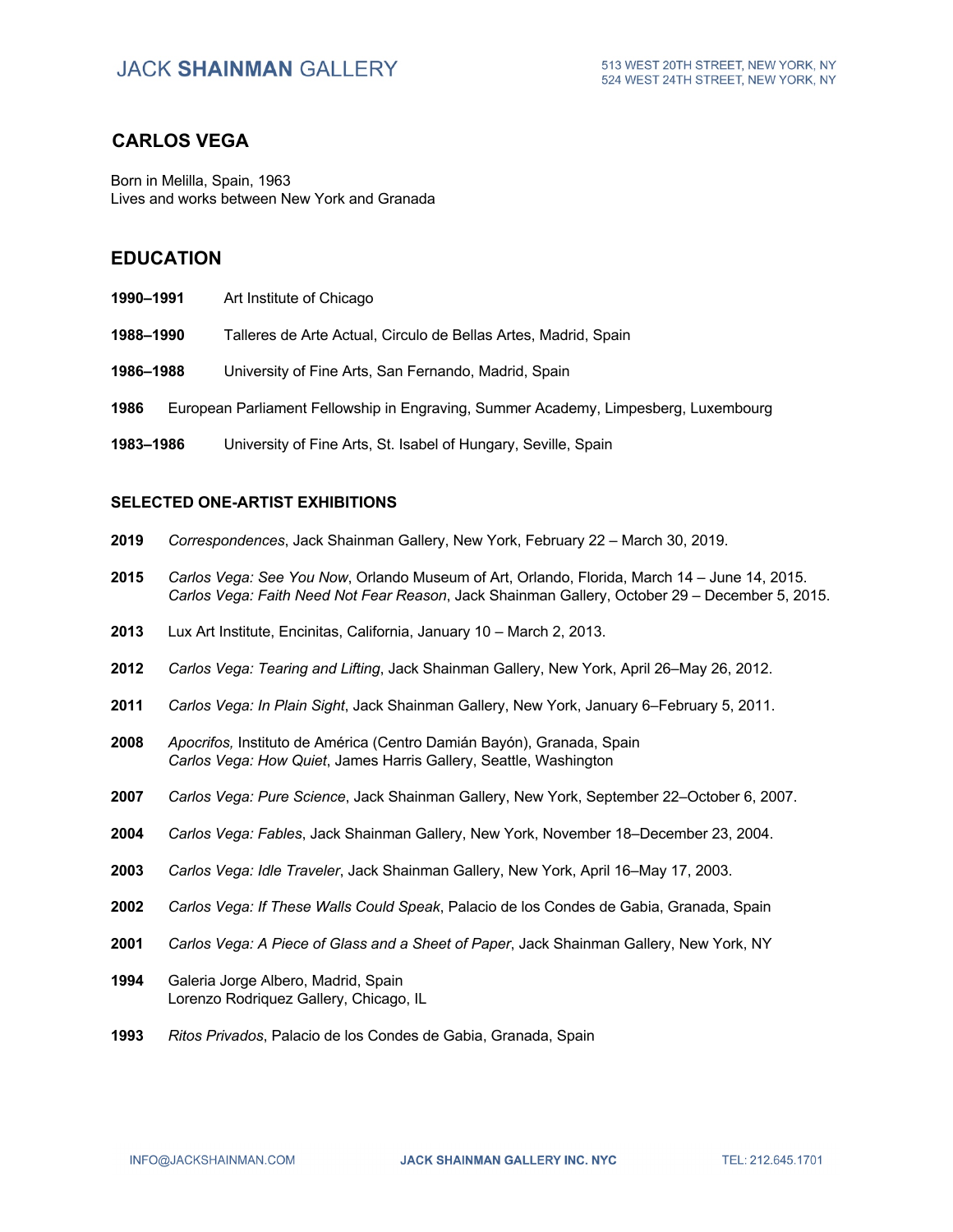- **1992** *Polyphonico: Pictures and Objects*, Scheideggstrasse 32, Zurich, Switzerland *Visionario: Instalacion/Passage through the interior of Viacrucis*, Sala Joan Miro, Palacio Congresos y Exposiciones, Madrid, Spain Lorenzo Rodriguez Gallery, Chicago, IL
- **1990** Traveling exhibition, Caja Postal, Guadalajara and Salamanca, Spain

### **SELECTED GROUP EXHIBITIONS**

- **2021** *Subliminal Horizons,* Alexander Gray Associates, New York, NY, July 1st August 14th, 2021.
- **2019** *King of the Hill*, Jack Shainman Gallery, New York, NY, July 12 August 9, 2019
- **2018** *Shifting Gaze: A Reconstruction of the Black & Hispanic Body in Contemporary Art,* The Menello Museum of American Art, Orlando, FL, October 19, 2018 – January 13, 2019
- **2017** *Home Room*: *A Multimedia Group Exhibition*, The School│ Jack Shainman Gallery, Kinderhook, New York, January 7 – April 2017
- **2015** *SELF: Portraits of Artists in Their Absence*, National Academy Museum, New York, NY, January 29 May 3, 2015. *Status Quo*, The School | Jack Shainman Gallery, Kinderhook, NY, January 31 – April 12, 2015.
- **2011–2014** *Remix: Selections from the International Collage Center*, Samek Art Gallery, Bucknell University, Lewisburg, Pennsylvania, October 14–December 4, 2011. Traveled to: Katonah Museum of Art, New York, June 30–October 13, 2013; Bates College Museum of Art, Lewiston, Maine, January 17–March 21, 2014. *Mise En Scène*, The School, Kinderhook, NY, August – December 2014.
- **2009** *Chelsea visits Havana* Havana Bienal De La Havana
- **2008** *Art in Richard Meier on Prospect Park* Richard Meier on Prosepct Park, Brooklyn, NY
- **2007** *De Granada a Gasteiz Un Viaje de ida y* Vuelta Fundacion Artium, Alava, Spain
- **2006** *-poiesis*, Jack Shainman Gallery, New York, June 29–July 28, 2006. *The Beautiful Game; Contemporary Art and Futbol*, Roebling Hall, New York, NY *Becados Manuel Rivera* Palacio de los Condes de Gabia, Granada, Spain *Black Panther Rank and File*, Yerba Buena Center for the Arts, San Francisco, CA *The Whole World is Rotten*, The Arts Center, Cincinnati, OH
- **2005** *The Whole World is Rotten: Free Radicals and the Gold Coast Slave Castles of Paa Joe*, Jack Shainman Gallery, New York, February 10, 2005-March 12, 2005. *2005 Collectors Show and Sale*, Arkansas Art Center, Little Rock, AK *The City: Contemporary Views of the Built Environment*, Lehman College Art Gallery, Bronx, NY
- **2003** *Travelers* Islip Art Museum, Islip, NY
- **2002** *Doors: Image and Metaphor in Contemporary Art*, New Jersey Center for Visual Arts, Summit, NJ *Untitled,* Jack Shainman Gallery, New York, NY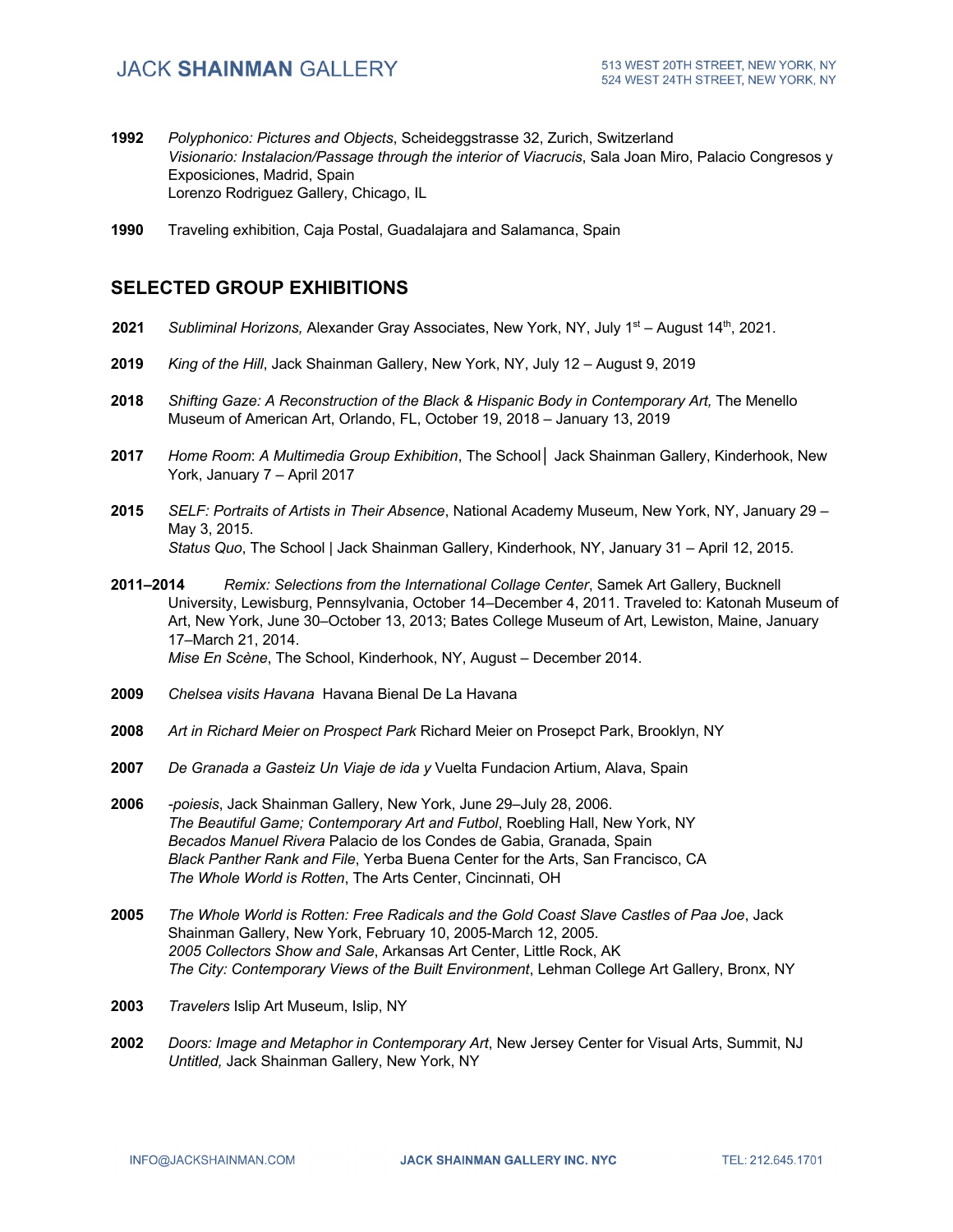## **JACK SHAINMAN GALLERY**

- **2001** *Realidad al Vacio*, Salvador Diaz Gallery, Madrid, Spain *Starry Night*, Jack Shainman Gallery, New York, NY
- **2000** *Simultaneous*, Jack Shainman Gallery, New York, NY *XVI Premio De Pintura L'Oreal*, Centro Cultural del Conde Duque, Madrid, Spain Deven Golden Gallery, New York
- **1999** *Talavera Contemporanea*, Centro Cultural San Francisco, Puebla, Mexico
- **1998** *Absolute Secret*, McKee Gallery, New York, NY *Domain*, Islip Art Museum, curated by Karen Shaw, East Islip, NY *Interiors and Their Objects*, The St. Paul Companies, Minneapolis, MN *U.N.E.D. Recent Acquisition*, Casa de Velazquez, Madrid, Spain
- **1997** *The Curiosity Room*, Jack Shainman Gallery, New York, NY
- **1996** Galeria Jorge Albero, Madrid, Spain
- **1991** *Moving the Body Forward, Pintures en Verano*, Lorenzo Rodriguez Gallery, Chicago The Dome Room, curated by Gail Forrest, Chicago, IL
- **1990** Studio of Contemporary Art (with Soledad Sevilla and John Armleder),Circulo de Bellas Artes, Madrid, **Spain**
- **1988** *Los Circuitos*, I Convocatoria, Comunidad de Madrid, Spain Studio of Contemporary Art (with Miguel Navarro), Circulo de Bellas Artes, Madrid, Spain
- **1987** European Art School Biennial, Toulouse, France
- **1986** Summer Academy Exhibition, Limpesberg, Luxembourg
- **1985** *En Granada*, Museo Casa de los Tiros, Ministerio de Cultura, Granada, Spain *Joven Plastica ante Europa*, Palacio de los Reales Alcaceres, Ministerio de Cultura, Seville, Spain

### **PUBLIC AND PRIVATE COLLECTIONS**

Columbia Business School, New York, NY Instituto Cervantes, New York, NY The Krupp Family Foundation Progressive Art Collection, Mayfield Village, OH Harvard Business School, Boston, MA Nerman Museum of Contemporary Art, Overland Park, KS Palacio de los Condes de Gabia, Grenada, Spain Rennie Collection, Vancouver, Canada The Pizzuti Companies, Columbus, OH

### **OTHER ACTIVITIES**

**2013** Lux Art Institute, Encinitas, California, Resident artist